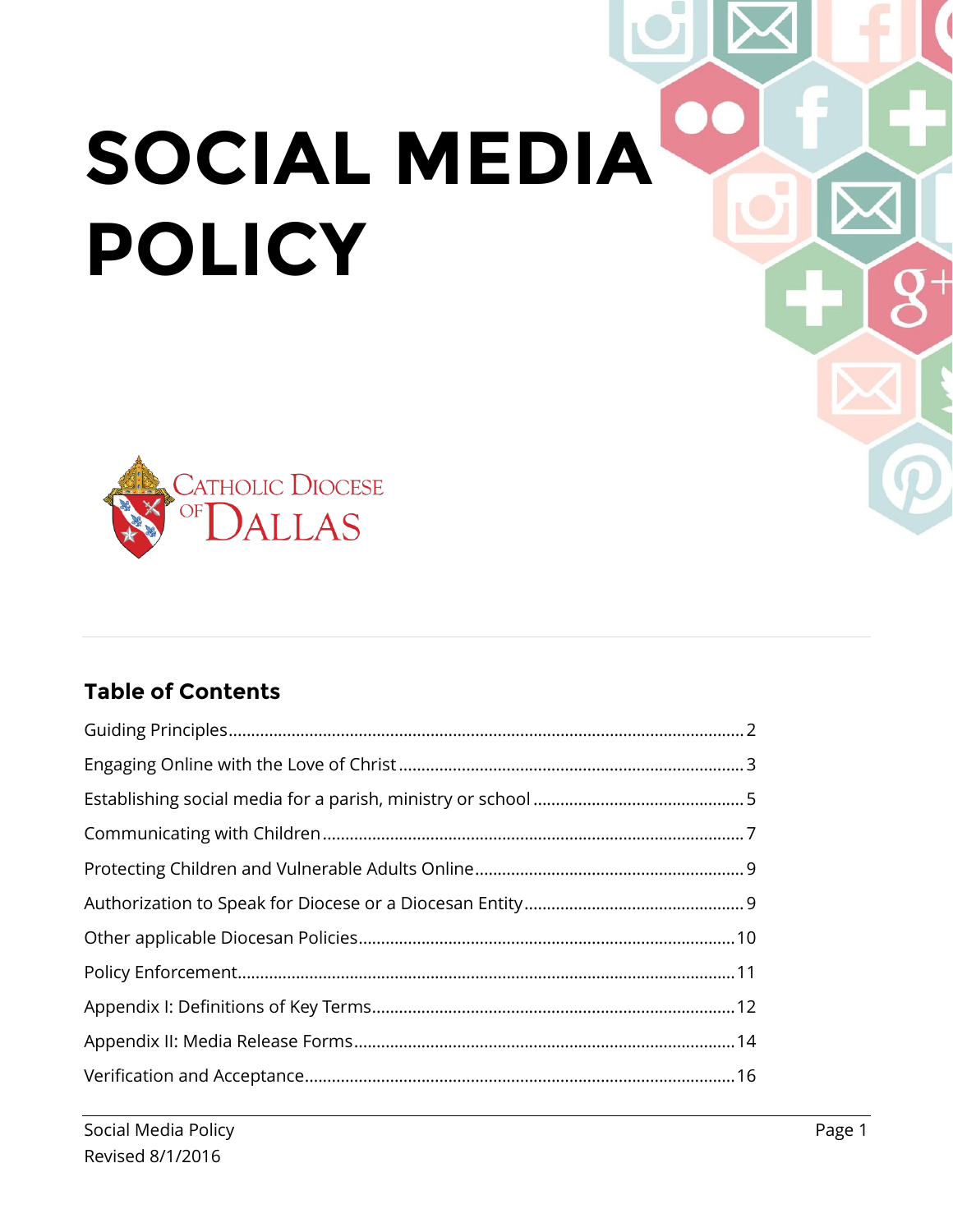### <span id="page-1-0"></span>**GUIDING PRINCIPLES**

The use of technology is **rapidly growing** to form, inform, and, with God's grace, transform the adults, teens and children of our diocese.

Every day, **countless conversations take place online** about the Catholic faith on [social media,](#page-11-1) and the Diocese of Dallas encourages Church [and School](#page-12-0) personnel to join these conversations to proclaim the Gospel. The Diocese of Dallas also **respects the rights of Church and School personnel** to use social media as a form of self-expression.

It is important that we **make every effort to ensure the safety** of producers and consumers of social media, while at the same time ensuring the integrity of the message we proclaim. This requires responsible, focused, and intentional use of new and yet-to-be-developed technologies.

**These guidelines apply to all Church and School personnel** (employees, clergy and all volunteers), and to their use of [social networking sites,](#page-11-2) [blogs,](#page-11-3) or any other kind of social media. Other [websites](#page-11-4) are usually not considered social media, but this policy also applies to the creation, content and use of parish, school, and ministry websites, as well as to online discussion by any Church and School personnel of matters pertaining to ministry.

The Catholic Diocese of Dallas would like to thank the following organizations for excerpts of their Social Media policies included in this document:

*[Archdiocese of Boston](http://www.rcabrisk.org/images/pdf/Parishes/RCAB%20-%20Social%20Media%20Guidelines%205.9.12.pdf) [Archdiocese of Chicago](https://www.archchicago.org/departments/LegalServices/guidelines/GuidelinesforElectronicCommunicationByParishesAndSchools_en.htm) [Archdiocese of Cincinnati](http://www.catholiccincinnati.org/wp-content/uploads/2010/11/social_media_policy.pdf) Archdiocese of Melbourne (Australia) [Boy Scouts of America](http://www.scouting.org/scoutsource/Marketing/Resources/SocialMedia.aspx) [Diocese of Fairbanks](http://dioceseoffairbanks.org/joomla/index.php/social-networking-and-technology) [Diocese of Grand Rapids](http://www.dioceseofgrandrapids.org/documents/dogr_social_media_policy.pdf) [New York City Department of Education](http://schools.nyc.gov/NR/rdonlyres/BCF47CED-604B-4FDD-B752-DC2D81504478/0/SMG_FINAL_20130415.pdf)*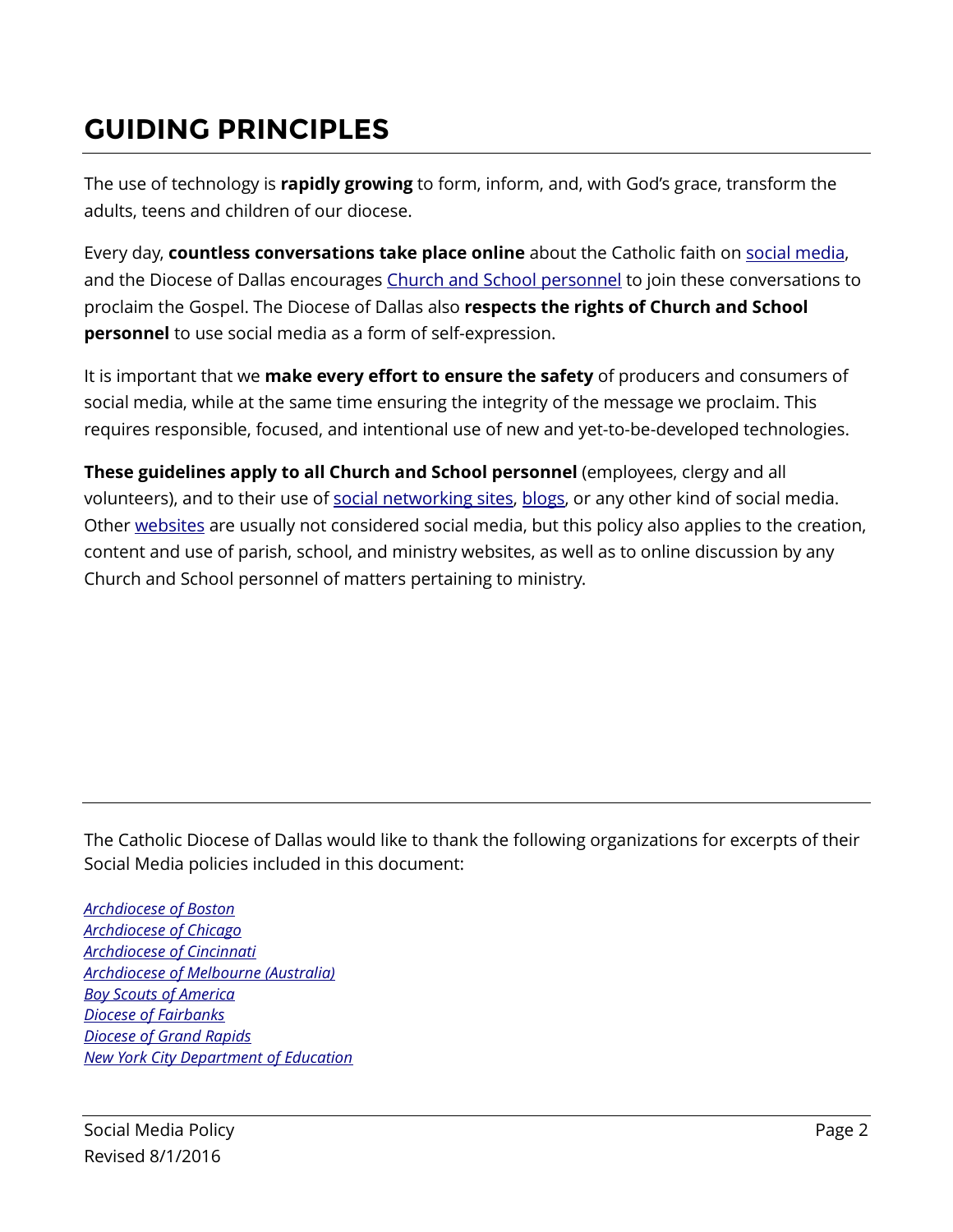### <span id="page-2-0"></span>**ENGAGING ONLINE WITH THE LOVE OF CHRIST**

#### **Whatever you do, do all to the glory of God.**

1 Corinthians 10:31

Any online post, comment, photo, song, video, blog, or podcast by Church and School personnel on an official ministry site, or which connects the employee or volunteer to a Diocesan entity, **must reflect the values of our Catholic faith**.

#### **Faith comes by what is heard.** Romans 10:17

Church and School personnel should be sensitive to being clear about th**e intended audiences** for social media conversations on personal social media accounts. Conversations containing personal views intended for a specific limited audience should not be misinterpreted as a representative viewpoint of a larger institution.

To prevent this type of confusion, **it is important to cultivate relationships online so that professional and personal boundaries are clear**. Church and School personnel who use social media in a personal capacity should not present themselves in a way that could be misinterpreted as having the same authority as a social media account used by church or school leadership in a professional capacity (e.g., a Facebook public figure page for the Pastor of a parish, the Twitter account for a school principal).

#### **Conduct yourselves wisely toward outsiders, making the most of the opportunity.** Galatians 4:5

When participating on social media, be sure to use **sound judgment** and **common sense**. Don't forget that anything published on a personal website is no different from making such information available in any public forum. Use discretion when posting about sensitive topics and events.

**Care should always be taken in accepting or adding 'friends' on personal social media accounts.** Be sensitive to activity and engagement on social media, as many social media networks share your "Likes", comments and other actions with your friends and followers.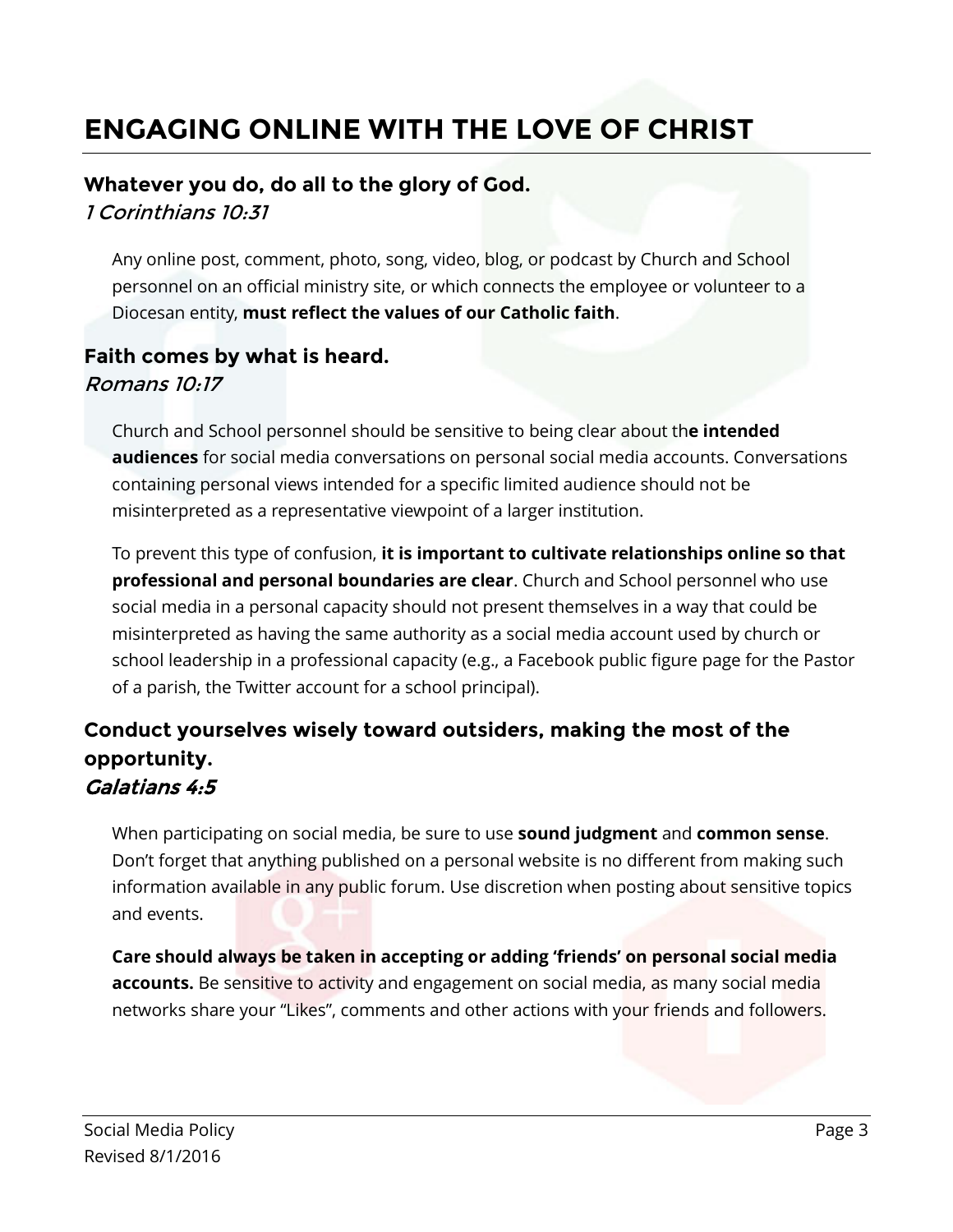#### **The person who is trustworthy in very small matters is also trustworthy in great ones.** Luke 16:10

Make sure you are always **honest and accurate** when posting information or news, and if you make a mistake, correct it quickly. Be open about any previous posts you have altered. Remember that the Internet archives almost everything; therefore, even deleted postings can be searched. Never post any information or rumors that you know to be false, especially regarding parishioners, students, other Church and School personnel, or the Diocese or a Diocesan entity.

#### **You shall love your neighbor as yourself.** Matthew 22:39

**Do not post** obscene, harassing, offensive, derogatory, defamatory, [trolling,](#page-11-5) [cyberbullying,](#page-11-6) or otherwise potentially scandalous comments, links, and/or images, or materials which could discredit or cause embarrassment to the Catholic Diocese of Dallas or its affiliates, employees, vendors, partners, agencies, schools, or others.

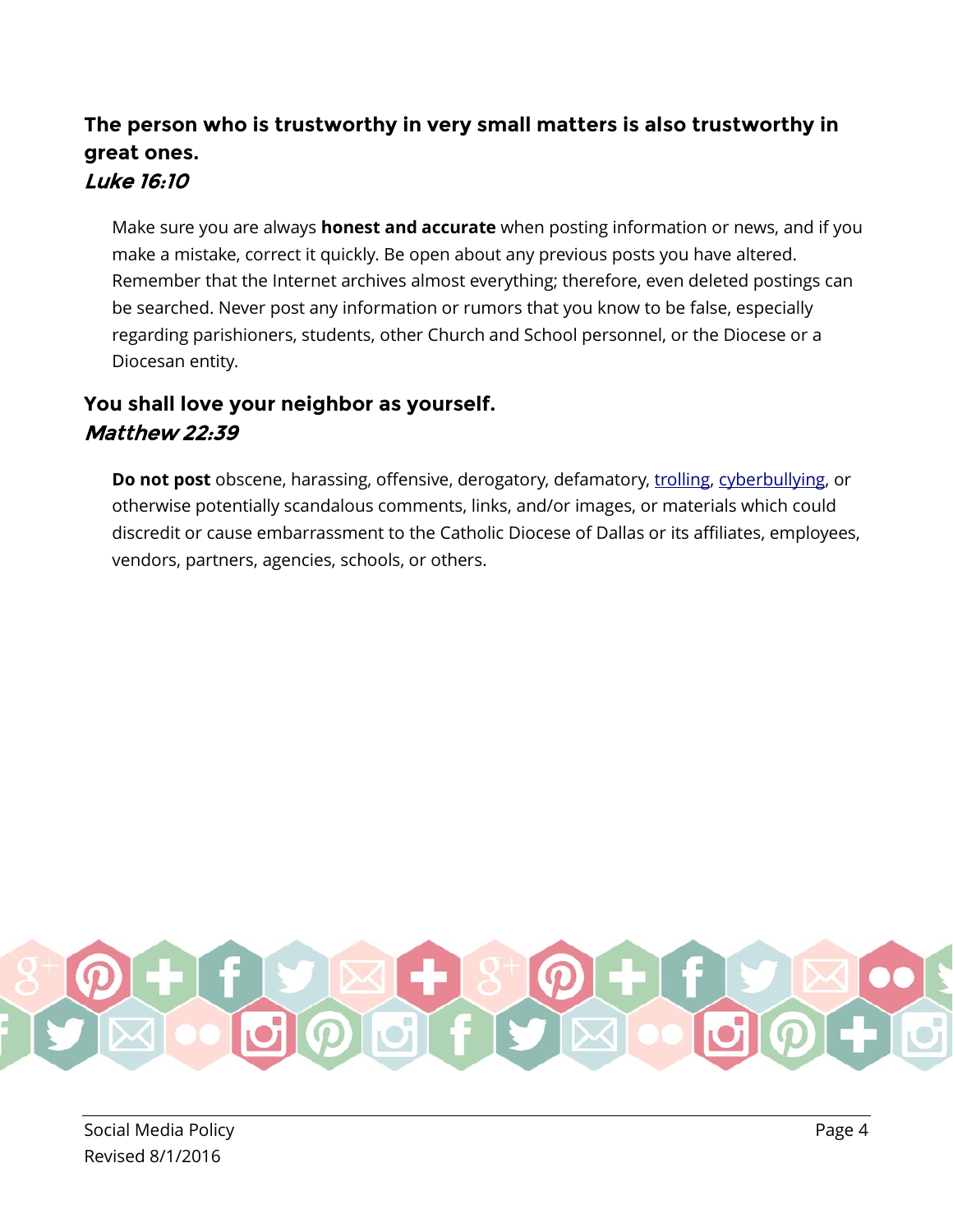### <span id="page-4-0"></span>**ESTABLISHING SOCIAL MEDIA FOR A PARISH, MINISTRY OR SCHOOL**

When creating a social media site for your parish, ministry or school:

- **Establish and utilize official social media accounts for parish, ministry or school communication** – Official Church and School social media accounts and other official communications channels should be the first and primary source for official parish and school news (e.g., event invitations, parish announcements, etc…) and not the personal account of a Church or School employee or volunteer.
- **Get to know the social media network**  Be aware of the terms of use, age restrictions, and privacy options and controls for each site prior to establishing a ministry presence. Keep in mind that, in certain circumstances, the Diocese or a Diocesan entity may be bound to terms of use which apply to an official social media account.
- **Choose at least two administrators**  Two Safe Environment cleared adults should be granted access and trained to act as administrators for each official website/social media account. One of the administrators must be a parish or diocesan employee. Administrators must have full access to all account or site settings and must have complete access to all communications to and from the official site or account.
- **Get approval** Make sure to get approval from a **[Supervisor](#page-12-1)** before creating a new social media site for a ministry, parish, school, or other Diocesan entity.
- **Monitor and review sites on a regular basis** Administrators should monitor all engagement and comments on social media posts, and respond promptly to issues and questions. Keep Supervisors in the loop when issues arise that may need action by parish, school, or Diocesan staff.

Supervisors are ultimately responsible for the administration and content of official social media sites, and should maintain a list of all social media accounts within their particular ministry, parish, school, or other Diocesan entity. Supervisors are also responsible for regularly monitoring social media sites for their organization.

• **Obtain permission before posting content** - Just because content is available on the Internet does not mean that the content can be freely used for any purpose. Do not post any non-original content (e.g., photographs, artwork, articles, etc.) unless and until you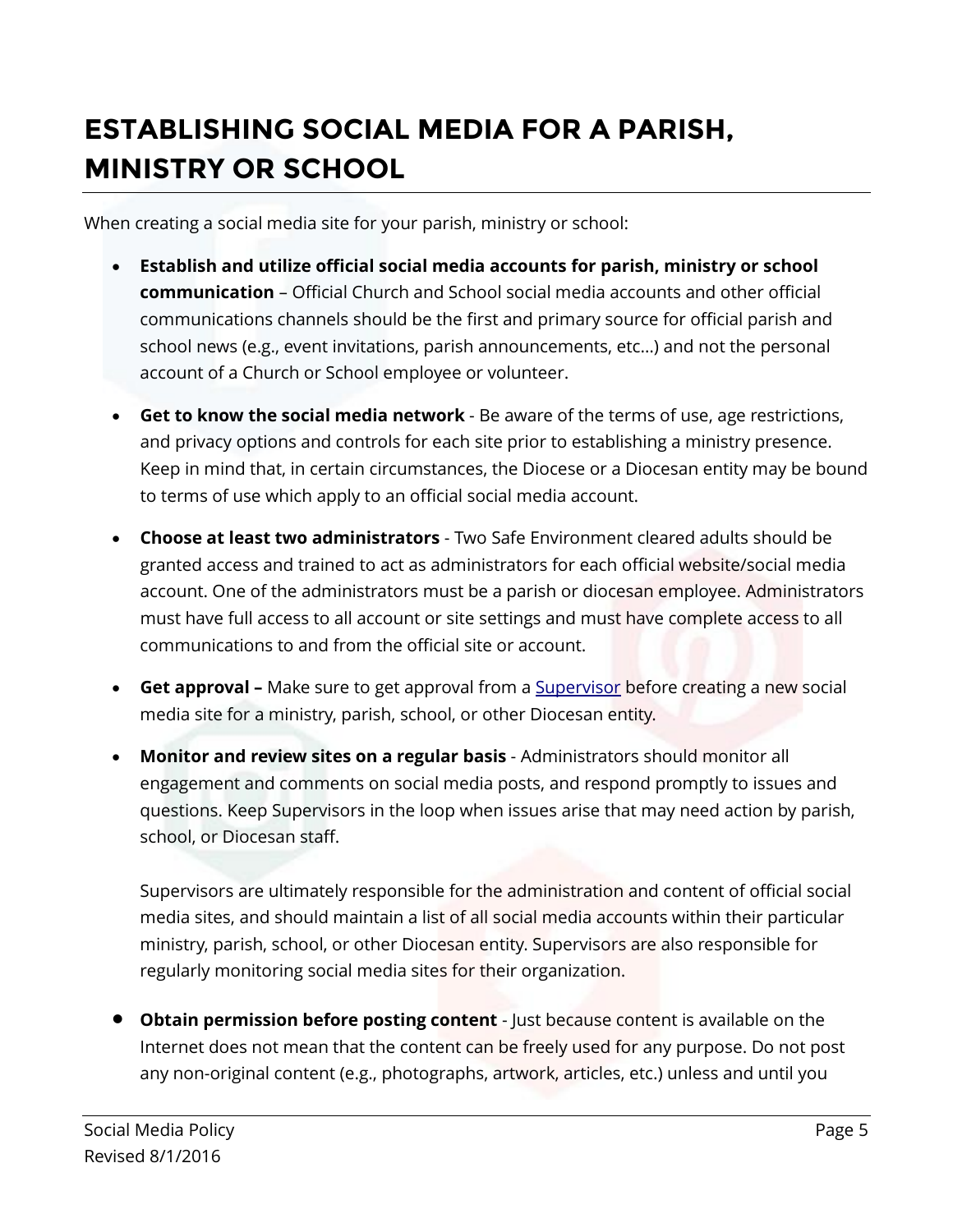have obtained written permission from the copyright owner to do so. This also extends to posting videos or recordings of Masses or other events that contain performances of copyrighted music or other copyrighted material.

Church and School personnel should not post a recording of anything connected to their duties as employees or volunteers unless the parish or school has given permission for the posting and has obtained the appropriate releases.

**Certain content is not allowed** on official social media sites:

• **Confidential and Proprietary Information** – Church and School personnel are prohibited from disclosing any information that is understood to be held in confidence by the Diocese of Dallas or its entities, except by explicit permission of the appropriate authority. This specifically includes personal information regarding parishioners, students, or others involved in a Diocesan or Diocesan entity ministry which you learn in the course of your ministry work but have not received specific permission from the subject of the information to disclose using a specific online forum.

For example, it is a violation of this policy to post to a parish Facebook page information regarding a homebound parishioner's medical condition disclosed to a visiting minister unless the parishioner has specifically authorized sharing of the information on the parish Facebook page.

- **Unauthorized Use of Trademarks and Logos**  Do not use Diocese or Diocesan entity trademarks or logos in any way that could reasonably suggest official Diocesan or Diocesan entity sponsorship or endorsement unless you are specifically authorized to do so. Do not use trademarks or logos of any other person or organization without the permission of the owner.
- **Outside Businesses** Official social media sites may not be used for conducting or promoting outside business.

Church and School personnel should avoid conducting outside businesses through personal social media accounts or websites in a way that implies sponsorship or endorsement of the business by the Diocese or a Diocesan entity.

For this same reason, clergy should avoid conducting outside businesses through social media accounts or websites which identify them as clergy of the Diocese of Dallas.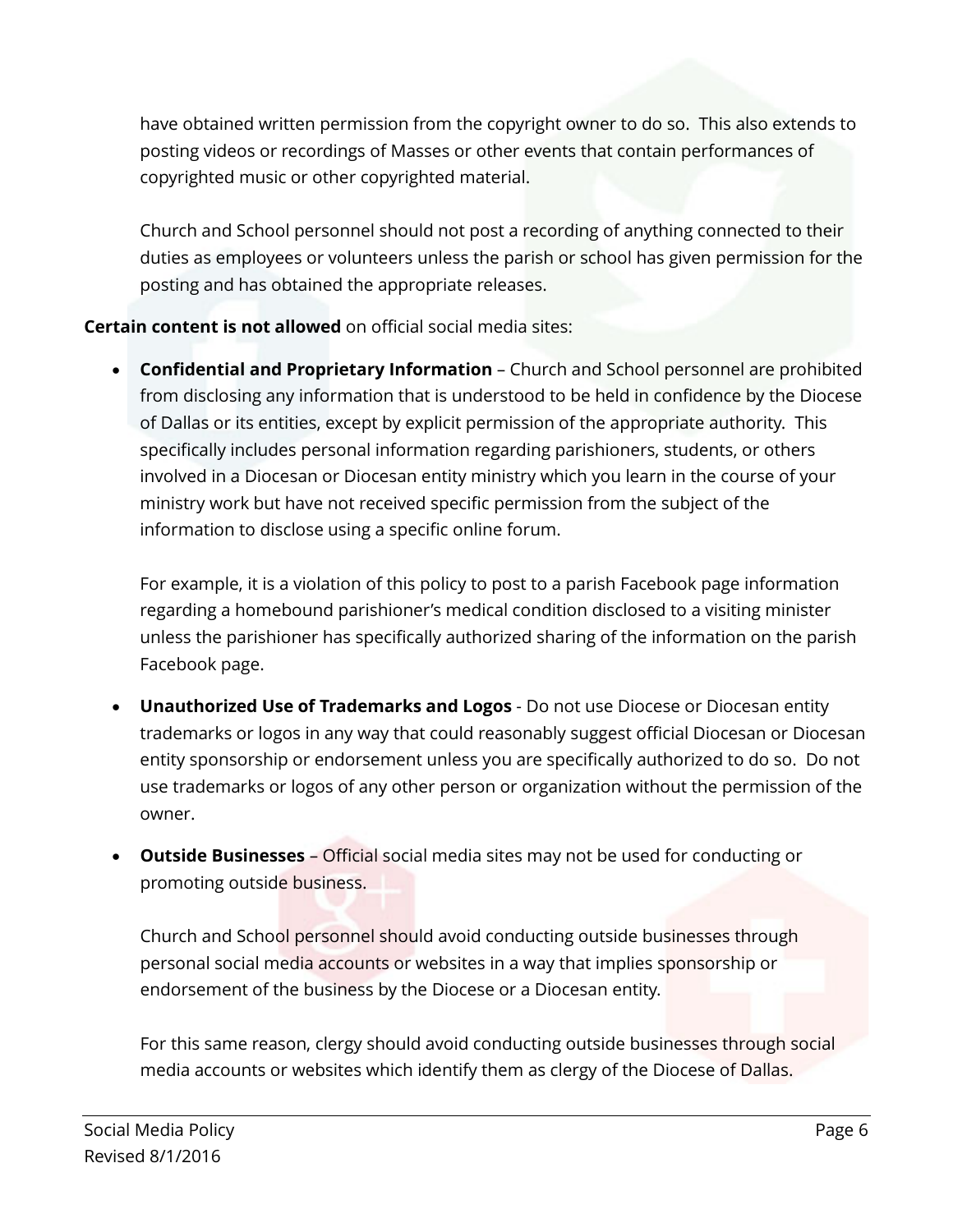### <span id="page-6-0"></span>**COMMUNICATING WITH CHILDREN**

The primary purpose of communications between Church and School personnel and [children](#page-12-2) engaged in ministry on social media is to **provide information related to a ministry, school or event** and to **encourage online engagement and evangelization**, and not for personal or private interaction between adults and children.

Church and School personnel should **always be considerate of boundaries** and ensure they are observed, particularly in communications with young people and with use of social media in a youth ministry or school setting.

- Private channels and private communication create an environment that puts both children and adults at risk. To help ensure that all communication on social media channels remains positive and safe, **channels used by Church and School personnel to communicate with children regarding ministry activities must be public and all communication on or through them must be public.** This enables administrators to monitor all communication and helps ensure there is no inappropriate communication between adults and children or between children themselves. Therefore, **no private channels** (*e.g., private Facebook groups or invite-only YouTube channels*) **are acceptable as channels for communication between Church and School personnel and children who are connected in any way to ministry or school related activities.**
- Official ministry, school and personal social media accounts **should not be used to contact children privately** (*e.g., Facebook Messenger, Twitter Direct Message*). Online "chatting" with children is not permitted (*Google Hangouts, etc.*).
- **Use of [Smartphone and tablet messaging apps](#page-11-7)** (*Snapchat, WhatsApp, Kik, etc.*) **and "anonymous" apps** (*YikYak, Whisper, etc.*) **are forbidden** for use as communication tools for parishes, schools and ministries due to the lack of accountability and ability to retain records of communications on these apps. This policy also prohibits the use of any such apps for communications between any Church or School personnel and any child connected to any ministry or school related activity.
- Church and School personnel **must not initiate or accept "friend" requests** with children connected to ministry or school related activities using their personal profiles on Facebook or other social media platforms or apps. **Children should instead be encouraged to "Like" and participate in public discussions on ministry and school Facebook pages** and other public social media for parishes, schools or ministries.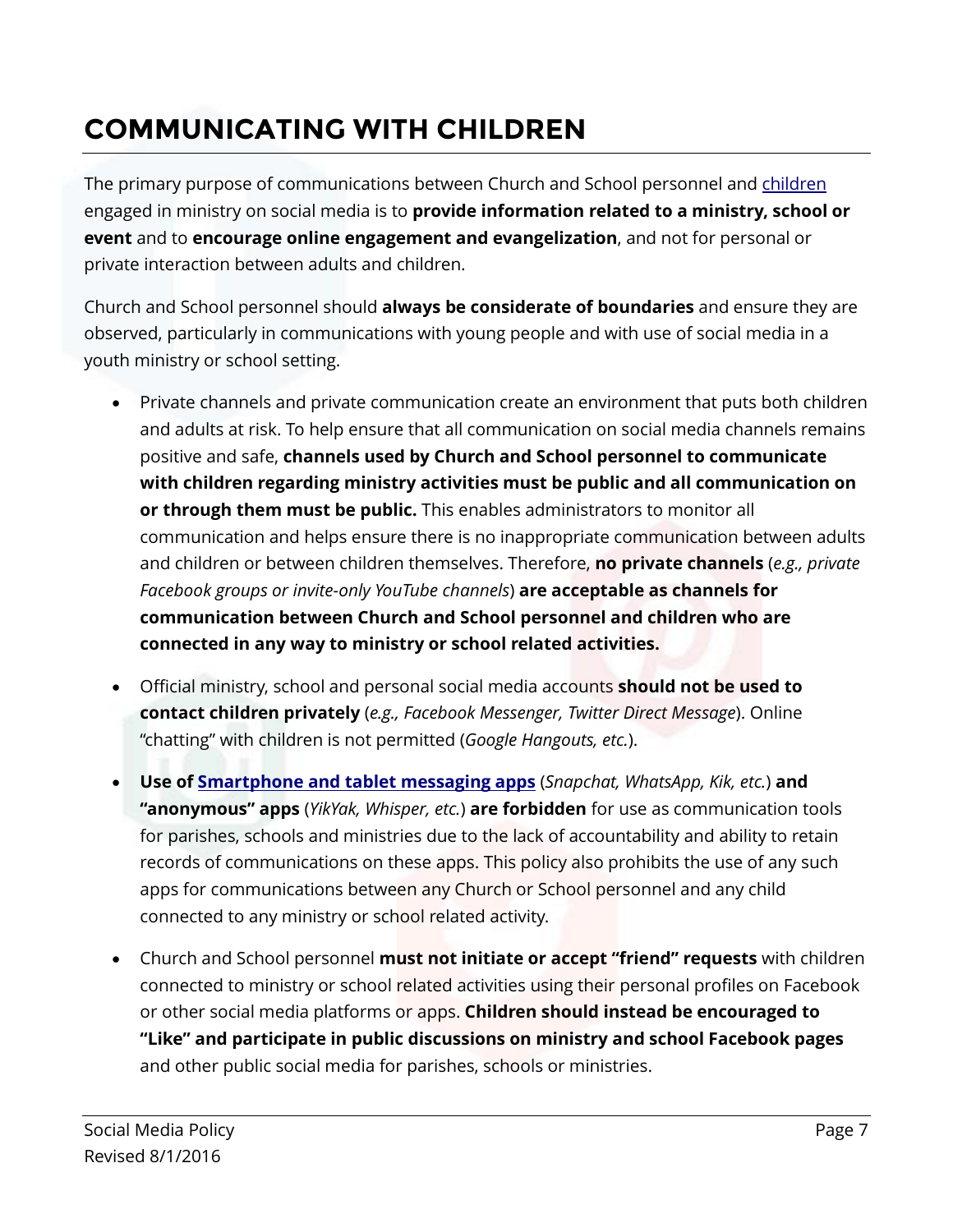- If a child directly contacts Church or School personnel engaged in ministry through a personal social media account, **the ministry or school account should be used to reply**. In unusual cases where a personal account is used to respond, such as an emergency situation which requires urgent communication, Church and School personnel should **maintain copies of all such messages and must promptly provide copies of the communication to a Supervisor**.
- **Parents must have access to everything provided to their children** and be made aware of how social media is being used to communicate with their children as well as how to access the sites.
- **Church personnel are forbidden to post or distribute personal identifiable information** of any child under the age of eighteen. Personal identifiable information includes but is not limited to: full name, home address, email address, telephone number or any information that would allow someone to identify or contact a child or that would jeopardize their safety or well-being in any way.
- As an exception to this policy, a child whose parent or other legally responsible adult has signed a current Video/Image Release form may be identified by name in photographs or videos posted to an official social media account unless the child or his/her parent has requested otherwise.
- When sharing photographs or videos of children, **verifiable consent should always be obtained from the parent or guardian before images are shared online**. Verifiable consent can take the form of: a Video/Image Release form, an email from a parent or guardian, or spoken permission by a parent or guardian in the presence of another adult, preferably an employee of the Diocese, School or Diocesan entity.
- When children form their own social media groups, **adults should not join these groups**.
- Counseling of children through social media is not permitted.
- Electronic communication is not intended to be the primary means of communicating with minors. In extraordinary circumstances when using email, text messages or other electronic communication with a minor, **a second safe environment cleared adult must be included**. Except in emergency situations, **this communication can only take place between 8:00 a.m. and 9:00 p.m**. (*[Safe Environment Program, Section 4.21](https://www.cathdal.org/Safe_Environment_Program.pdf)*)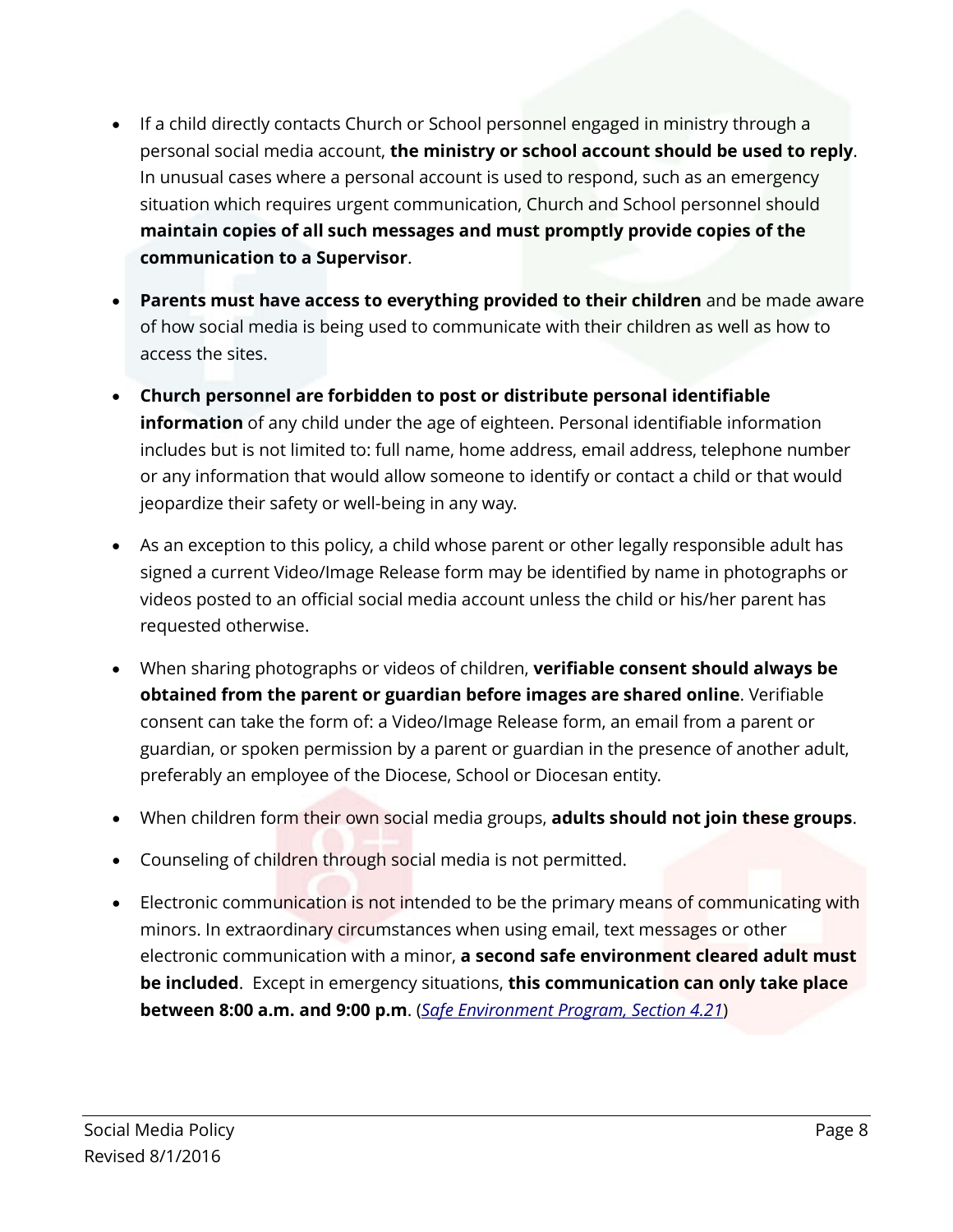### <span id="page-8-0"></span>**PROTECTING CHILDREN AND VULNERABLE ADULTS ONLINE**

Church and School personnel of the Diocese of Dallas and Diocesan entities are expected to comply with this policy, the [Safe Environment Program](https://www.cathdal.org/Safe_Environment_Program.pdf) of the Diocese of Dallas, the Children's Online Privacy Protection Act, and all other applicable law.

Consistent with the Diocese of Dallas Safe Environment Program, communications with vulnerable [adults](#page-12-3) should follow the same guidelines as communications with children.

Please visit these websites for more information about the protection of children online:

- **Catholic Diocese of Dallas Safe Environment Program** [http://www.cathdal.org/ a-safe-environment](http://www.cathdal.org/pages/a-safe-environment)
- **Children's Online Privacy Protection Rule ("COPPA")** <http://www.cathdal.org/coppa>
- **The USCCB Charter for the Protection of Children and Young People** <http://www.usccb.org/issues-and-action/child-and-youth-protection/charter.cfm>

### <span id="page-8-1"></span>**AUTHORIZATION TO SPEAK FOR DIOCESE OR A DIOCESAN ENTITY**

All matters of the employing entity that require news releases or public statements must be reviewed and coordinated with the Director of Communications.

#### **Communication in Crisis Situations**

In the event where media inquiries are urgent or in a crisis situation, the Director of Communications will serve as spokesperson for the Diocese. The Vicar General acts as spokesperson when the Director of Communications is not available. No statement may be made on behalf of the diocese or any employing entity unless it has been approved by the Director of Communications of the Diocese.

(Excerpted from the *Diocese of Dallas Employee Handbook*, Section 120 – External Communications)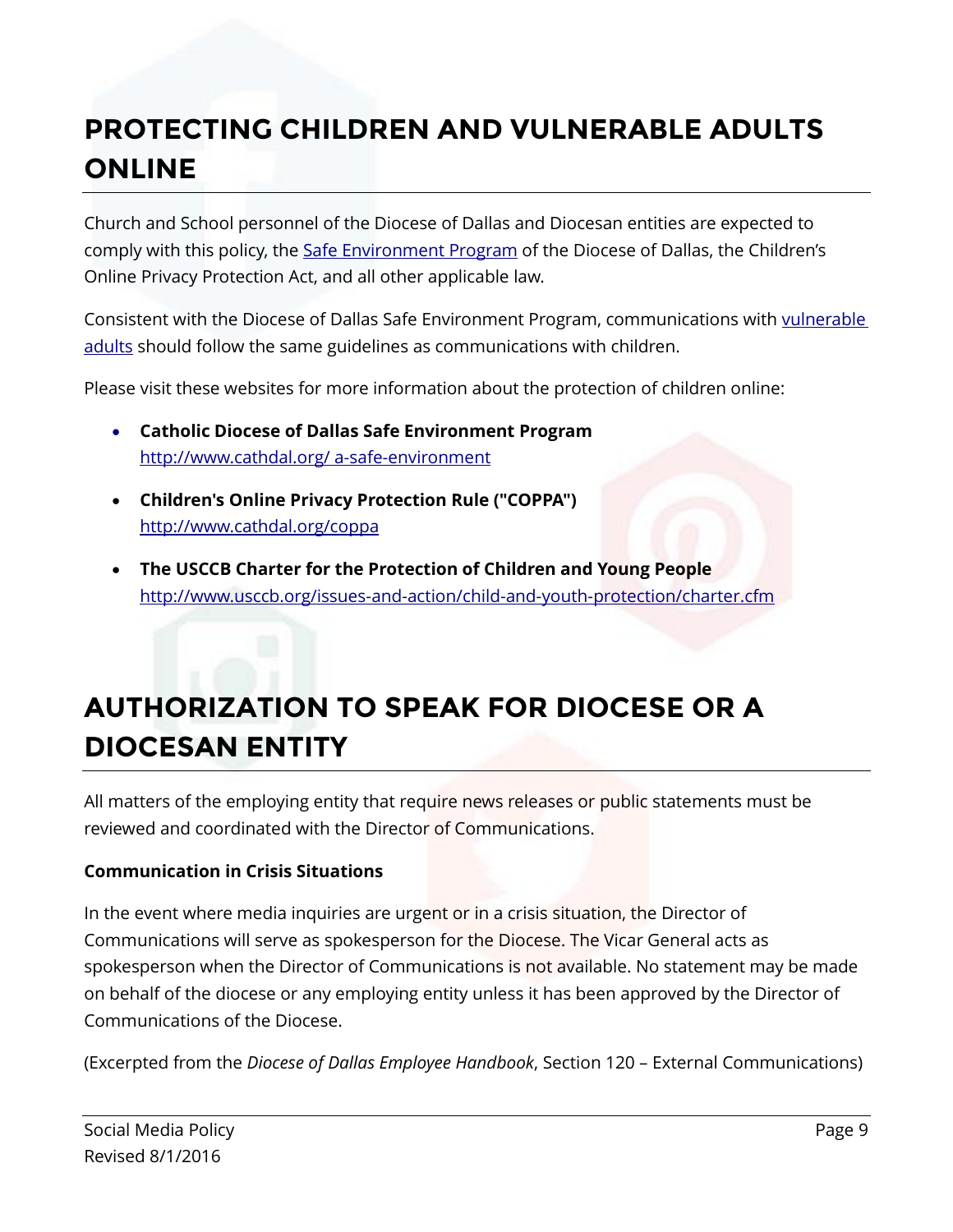### <span id="page-9-0"></span>**OTHER APPLICABLE DIOCESAN POLICIES**

The same principles and guidelines found in other Diocesan policies regarding Church and School personnel conduct apply to Church personnel activities online. These include, but are not limited to:

- **Email** Catholic Diocese of Dallas Safe Environment Program (Code of Conduct, Section 4) [http://www.cathdal.org/ a-safe-environment](http://www.cathdal.org/pages/a-safe-environment)
- **Computer Systems and Internet Use** Computer Internet Policy [https://www.cathdal.org/Computer\\_Internet\\_Policy.pdf](https://www.cathdal.org/Computer_Internet_Policy.pdf)
- **External Communications** Employee Handbook (Section 120) [https://www.cathdal.org/Employee\\_Policy\\_Manual.pdf](https://www.cathdal.org/Employee_Policy_Manual.pdf)
- **Communications and Non-Parish Based Organizations –** Non-Parish Based Organization Policy [https://www.cathdal.org/Non\\_Parish\\_Based\\_Organization\\_%28NPBO%29\\_Policy.pdf](https://www.cathdal.org/Non_Parish_Based_Organization_%28NPBO%29_Policy.pdf)
- **Online Giving**  When creating Online Giving accounts, follow the procedures for *Bank Accounts - Accounts (checking and other types)* in the "Accounting for Funds" section in the Accounting Standards Handbook. [https://www.cathdal.org/Accounting\\_Standards\\_Handbook.pdf](https://www.cathdal.org/Accounting_Standards_Handbook.pdf)

All diocesan policies may be found at [www.cathdal.org/policies.](http://www.cathdal.org/policies)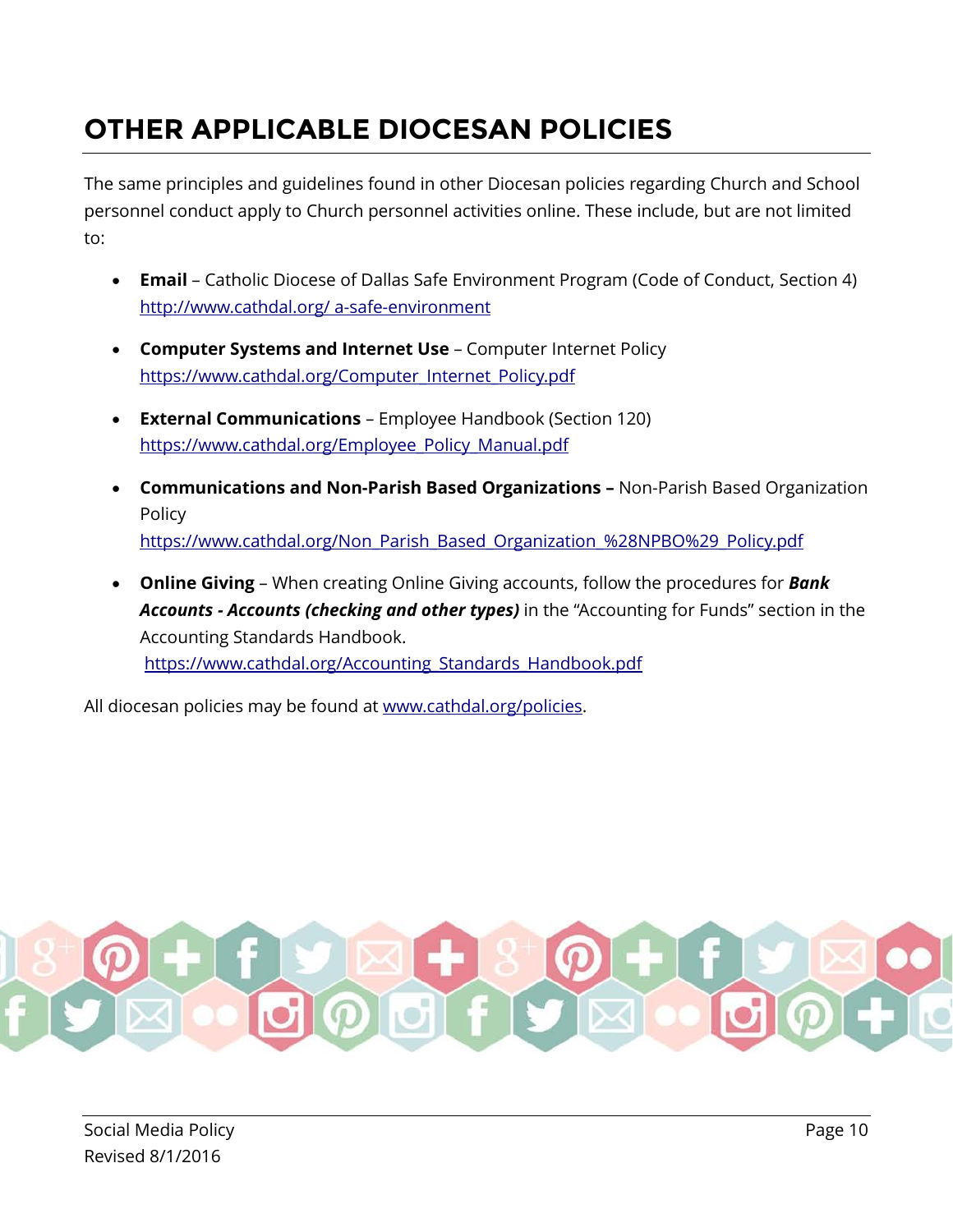### <span id="page-10-0"></span>**POLICY ENFORCEMENT**

Ultimately, although Church and School personnel are solely responsible for materials they post online, social media activity by Church and School personnel can have adverse consequences for the Diocese and its entities. Church and School personnel must refrain from any actions, through public or private social media or other online communications, that could be an embarrassment, cause scandal, or bring discredit to the Diocese or a ministry, parish, school, or other Diocesan entity. Inappropriate postings, which may include discriminatory remarks, harassment, threats of violence, or similar unacceptable or unlawful conduct, will not be tolerated, whether such postings are made using official or personal social media accounts.

Before creating online content, Church and School personnel should consider some of the risks and rewards that are involved, bearing in mind that any online conduct that adversely affects job performance or otherwise adversely affects other Church or School personnel, the Diocese or a Diocesan entity, parishioners, students, or others involved in a Diocese or Diocesan entity ministry may result in disciplinary action.

Violations of this policy, the **[Safe Environment Program](https://www.cathdal.org/Safe_Environment_Program.pdf)** of the Diocese of Dallas, the Children's Online Privacy Protection Act, or other applicable law may result in disciplinary action up to and including termination, for an employee or cleric, or removal from position, if a volunteer.

By acknowledging receipt of this policy and accepting employment or a volunteer position with the Diocese of Dallas or any of its entities, each employee and volunteer agrees that he or she will, upon request, provide the Diocese of Dallas access to any social media account which the Diocese of Dallas reasonably believes has been involved in a violation of this policy, the Safe Environment Program of the Diocese of Dallas, the Children's Online Privacy Protection Act, or other applicable law, policy, or standard.

The Diocese of Dallas reserves the right to make changes to this policy at any time and at its sole discretion, and interpret and administer the policy in light of changing circumstances and events.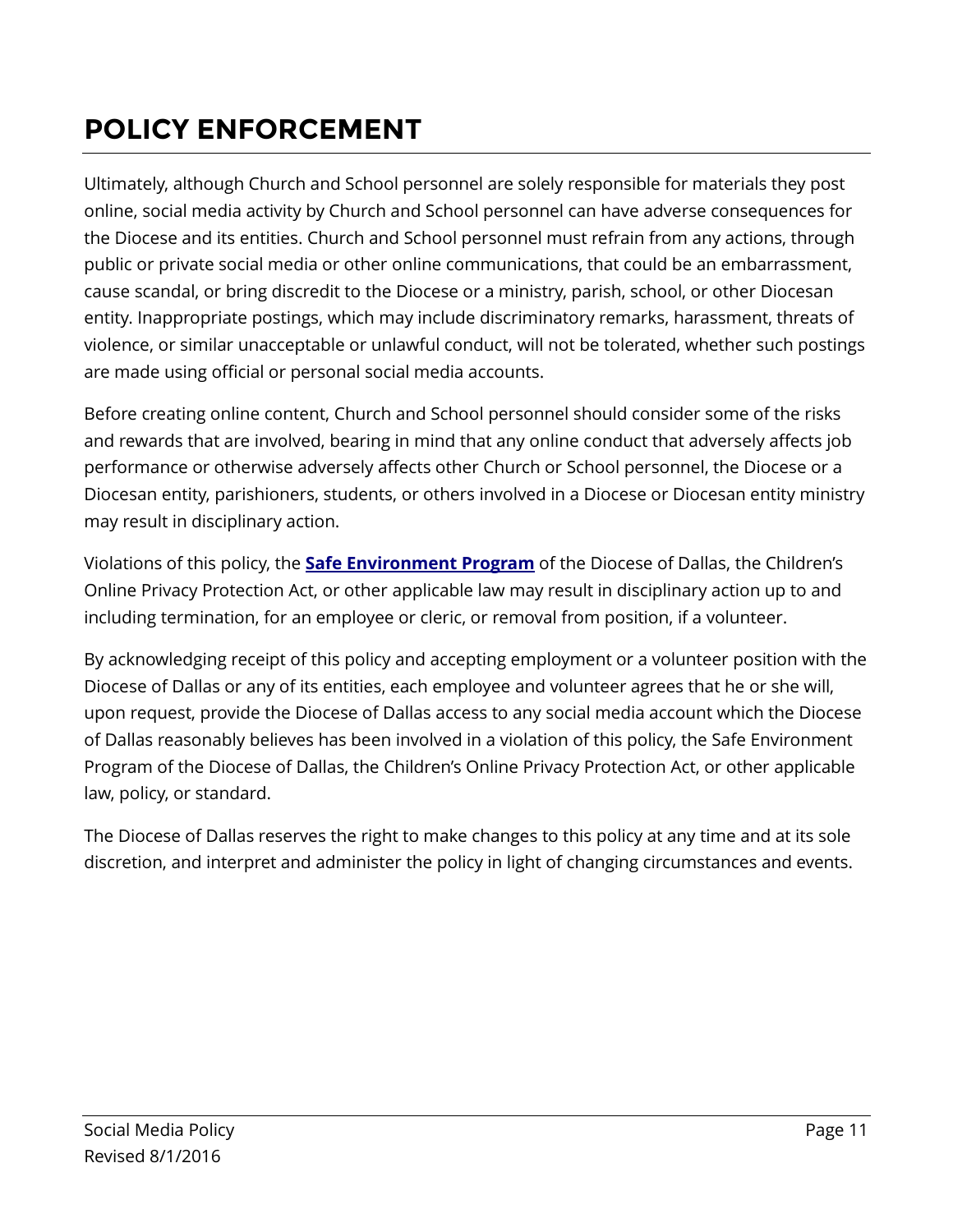### <span id="page-11-0"></span>**APPENDIX I: DEFINITIONS OF KEY TERMS**

#### **Social Media Glossary**

- <span id="page-11-3"></span>• **Blog:** A blog (a contraction of the term "web log") is a type of website with chronologically posted articles of commentary, descriptions of events, or other material such as graphics or video. "Blog" can also be used as a verb, meaning to maintain or add content to a blog.
- <span id="page-11-6"></span>• *Cyberbullying:* The use of social networks to repeatedly harm or harass other people in a deliberate manner. Cyberbullying could be limited to posting rumors or gossips about a person in the internet bringing about hatred in other's minds; or it may go to the extent of personally identifying victims and publishing materials severely defaming and humiliating them.
- <span id="page-11-7"></span>• *Mobile App*: A computer program downloaded to a device that is designed to run only on smartphones, tablet computers and other mobile devices. *Examples: Instagram, Vine*
- <span id="page-11-1"></span>• *Social Media:* Mobile and web-based technologies, through which individuals and communities distribute, co-create, share, and modify user-generated content. *Examples: Facebook, Twitter, LinkedIn, YouTube, Google+, Blogger, Flickr*
- <span id="page-11-2"></span>• *Social Networking Sites:* A platform to build social networks or social relations among people with similar interests, activities, background and real-life connections. Social networks encourage engagement and interaction. *Examples: Facebook, Twitter, Yelp*
- <span id="page-11-5"></span>• *Trolling:* Sowing discord in an online community by starting arguments or upsetting people, by posting inflammatory, extraneous, or off-topic messages with the deliberate intent of provoking readers into an emotional response.
- <span id="page-11-4"></span>• *Website:* A website, also written as web site, or simply site, is a set of related web pages typically served from a single web domain. The pages of a website can usually be accessed from a simple Uniform Resource Locator (URL) called the web address.
	- *Personal website:* A social network page, blog or any Internet website/tool created by Church personnel to share personal communication with friends and family.
	- *Ministry website:* A social network page, blog or any Internet website/tool created by Church personnel to conduct parish, diocesan, or affiliate business.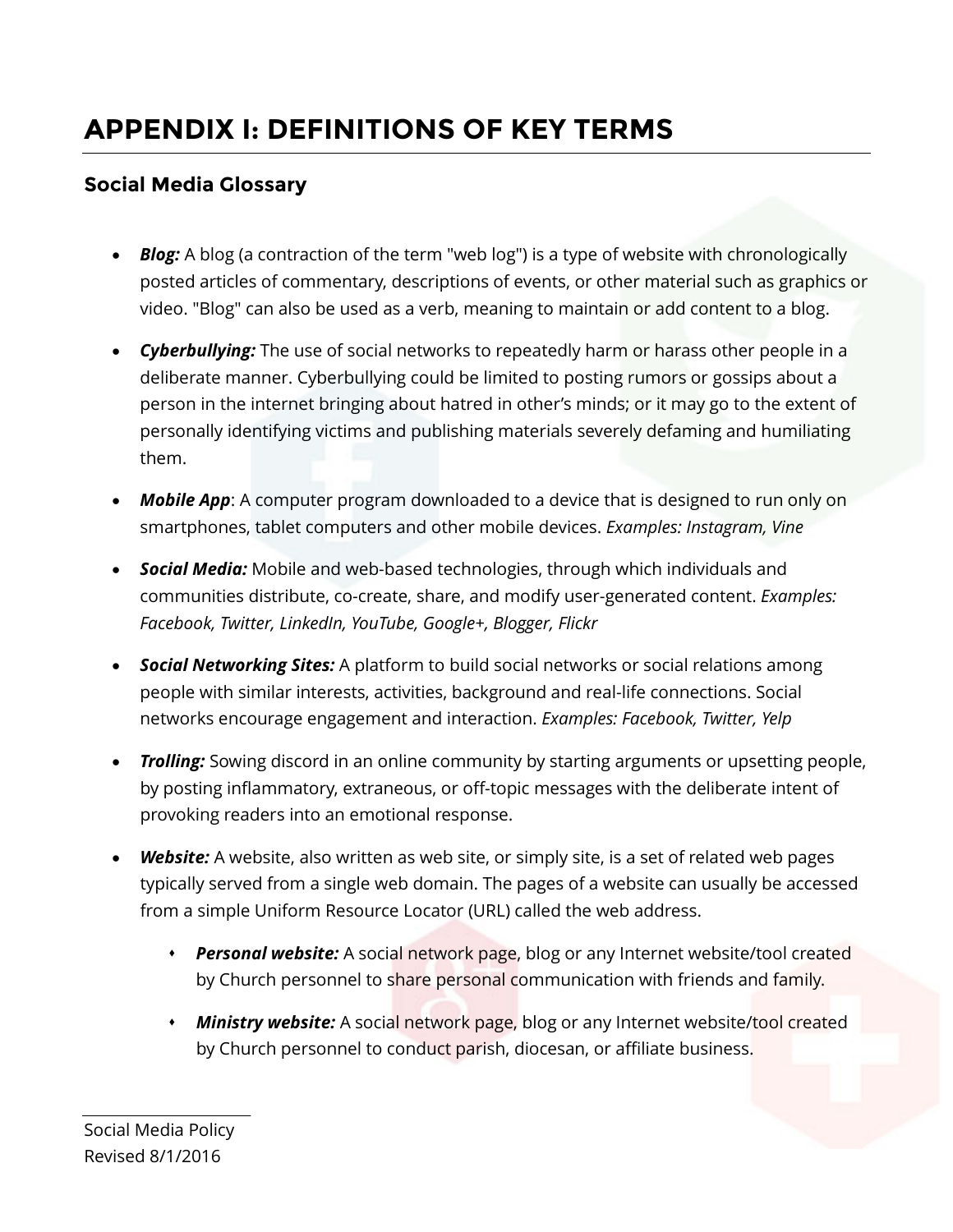#### **Definitions of Positions and People**

- *Adult:* An individual who is eighteen years of age or older.
- <span id="page-12-2"></span>• *Child/Minor:* Any person who has not reached his or her 18th birthday or any individual over the age of eighteen who habitually lacks the use of reason.
- <span id="page-12-1"></span><span id="page-12-0"></span>• *Church and School personnel:* Bishops, priests, deacons, religious, seminarians, pastoral ministers, administrators, lay employees, officers, directors, trustees, governors, members and volunteers in the Diocese of Dallas or a Diocesan entity, including a parish, agency, school, or other organization sponsored by the Diocese or for which the Diocese has the direct or indirect right (whether alone or in conjunction with others) to elect or appoint officers, directors, trustees, governors, and/or members (collectively, "Diocesan Entities"). Designation as "Church personnel" for purposes of this policy shall not be construed as creating an employment or agency relationship between the Diocese or any diocesan entity and any person not subject to an express employment agreement with the Diocese of a diocesan entity.
- *Supervisor:* The hiring and/or supervising agent: for parish staff, the pastor; for parish volunteers, the appropriate administrator (e.g., Director of Religious Education or Director of Youth Ministry); for school personnel, the principal.
- *Volunteer:* An adult who works without financial or material gain on behalf of the Diocese of Dallas or its affiliates who is not an employee or a cleric (for example, an intern, catechist, scout leader, coach, student teacher and others in similar capacities).
- <span id="page-12-3"></span>• *Vulnerable Adult:* any adult that is physically, mentally, or emotionally impaired, whether temporary or long-term, or that is disabled, or that is otherwise unable to function in one or more ways that result in an impaired ability to respond as a typical adult is expected to function. A vulnerable adult may also be someone who comes for Spiritual Direction and confession depending on the person's mental, emotional or psychological frame of mind at the time, as well as upon his/her physical condition.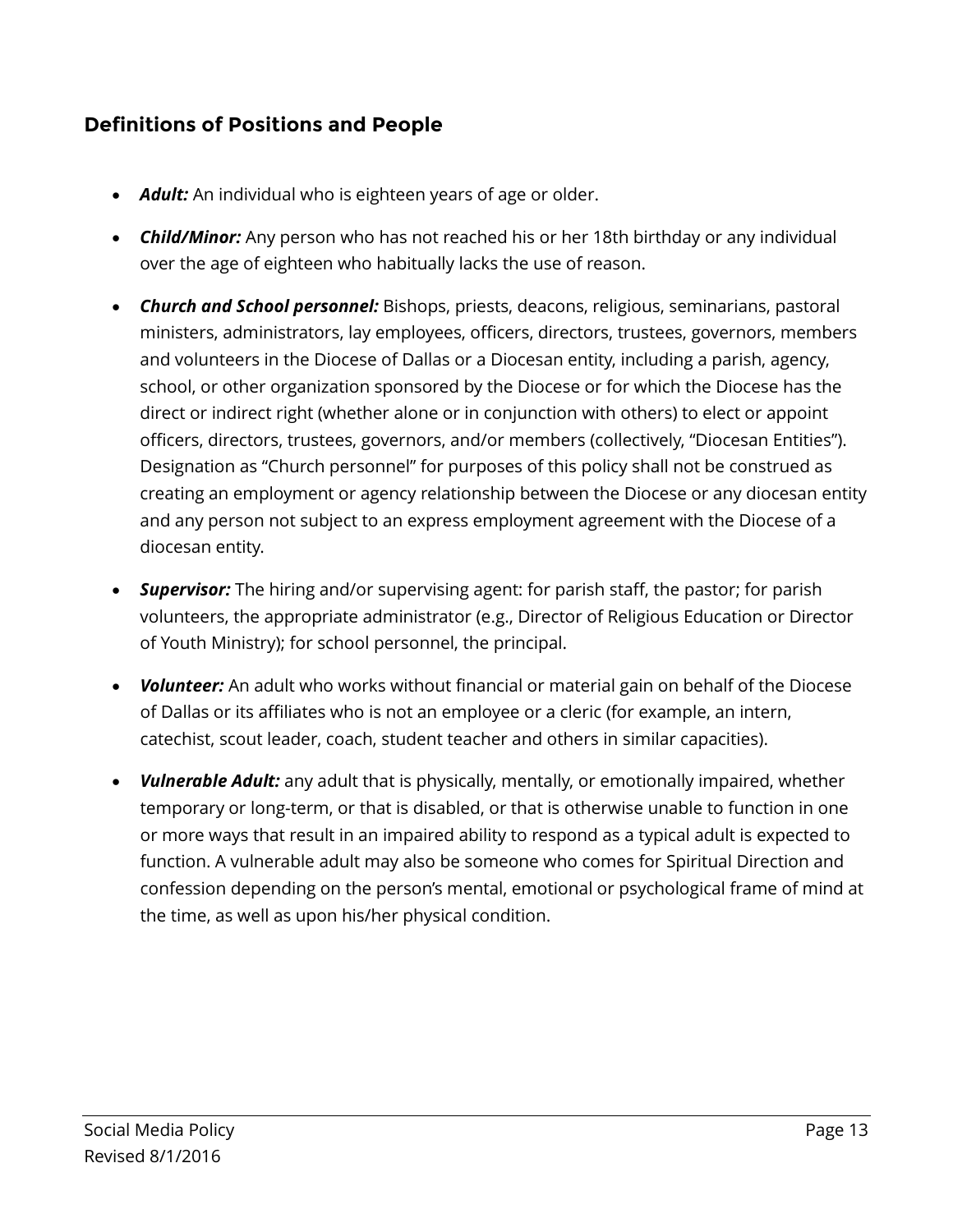### <span id="page-13-0"></span>**APPENDIX II: MEDIA RELEASE FORMS**

#### **VIDEO/IMAGE RELEASE**

For good and valuable consideration, I hereby grant to \_\_\_\_\_\_\_\_\_\_\_\_\_\_\_\_\_\_\_\_\_\_\_\_\_\_\_("School") the irrevocable and unrestricted right to make, use and/or publish any and all photographs, videos, and other images of me/my minor child \_\_\_\_\_\_\_\_\_\_\_\_\_\_\_\_\_\_\_\_\_\_\_\_\_\_\_\_ ("Student"), or images in which Student may be included, now existing or hereafter made, in any case, with or without identifying Student for editorial, advertising, news, or any other purpose and in any manner and medium; to alter the same without restriction; and to copyright the same. On behalf of myself and/or my child, I specifically waive all rights to privacy and confidentiality with respect to name, likeness, voice, photographs, images, video recordings, audio recordings and identifying information.

I hereby release and agree to fully and unconditionally protect, indemnify, and defend School, the Roman Catholic Diocese of Dallas, and their respective officers, agents, and employees, (collectively, "Indemnitees") and hold each Indemnitee harmless from and against any and all costs, expenses, attorney's fees, claims damages, demands, suits, judgments, losses, or liability for injuries to property, injuries to persons (including Student) and from any other costs, expenses, attorney fees, claims, suits judgments, losses, or liabilities of any and every nature whatsoever arising in any manner, directly or indirectly, out of, in connection with, in the course of, or incidental to the use or publication of any photographs, videos, or other images of Student, REGARDLESS OF CAUSE OR OF THE JOINT, COMPARATIVE, OR CONCURRENT NEGLIGENCE OF THE INDEMNITEES.

Print Student's Name Date

\_\_\_\_\_\_\_\_\_\_\_\_\_\_\_\_\_\_\_\_\_\_\_\_\_\_\_\_\_\_\_\_\_

\_\_\_\_\_\_\_\_\_\_\_\_\_\_\_\_\_\_\_\_\_\_\_\_\_\_\_\_\_\_\_\_\_

\_\_\_\_\_\_\_\_\_\_\_\_\_\_\_\_\_\_\_\_\_\_\_\_\_\_\_\_\_\_\_\_\_

\_\_\_\_\_\_\_\_\_\_\_\_\_\_\_\_\_\_\_\_\_\_\_\_\_\_\_\_\_\_\_\_\_

\_\_\_\_\_\_\_\_\_\_\_\_\_\_\_\_\_\_\_\_\_\_\_\_\_\_\_\_\_\_\_\_\_

\_\_\_\_\_\_\_\_\_\_\_\_\_\_\_\_\_\_\_\_\_\_\_\_\_\_\_\_\_\_\_\_\_ \_\_\_\_\_\_\_\_\_\_\_\_\_\_\_\_\_\_\_

Signature

Address

City, State Zip

Telephone

If Minor, Signature of Parent/Guardian

\_\_\_\_\_\_\_\_\_\_\_\_\_\_\_\_\_\_\_\_\_\_\_\_\_\_\_\_\_\_\_\_\_ Printed name of Parent/Guardian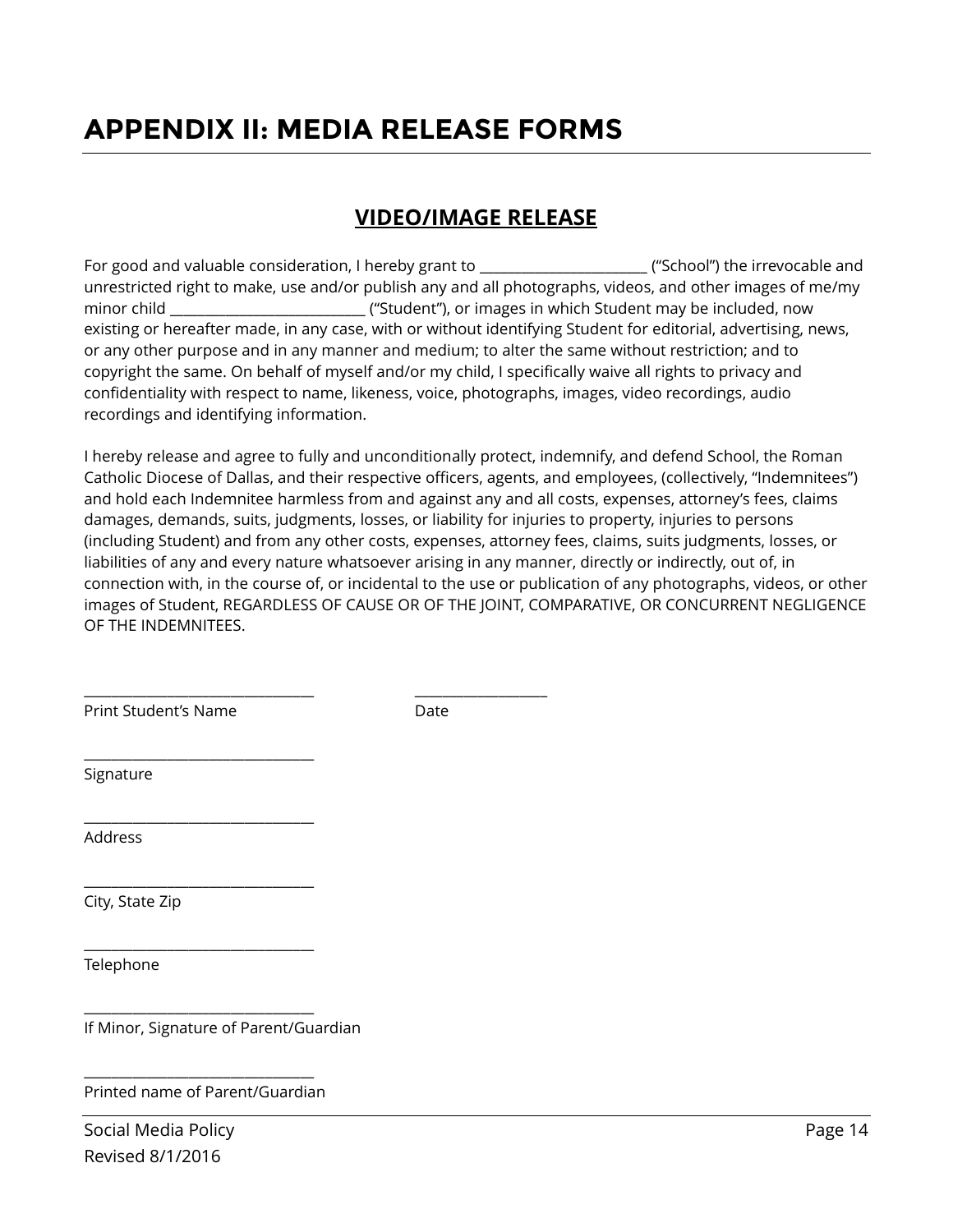#### **PUBLICACIÓN DE VIDEO/IMAGEN**

Por su buena y valiosa consideración, otorgo a ("la Escuela") \_\_\_\_\_\_\_\_\_\_\_\_\_\_\_\_\_\_\_\_\_\_ el derecho irrevocable y sin restricciones de hacer uso y/o publicar cualquiera y todas las fotografías, videos y otras imágenes mías/de mi hijo menor \_\_\_\_\_\_\_\_\_\_\_\_\_\_\_\_\_\_\_\_\_\_\_\_\_\_\_\_\_\_ ("Estudiante"), o imágenes en las que el Estudiante pueda estar incluido, que existan en la actualidad o que sean realizadas posteriormente, identificando o no al Estudiante, para propósitos editoriales, publicitarios, noticiosos o cualquier otro propósito y en cualquier forma y medio; alterar las mismas sin restricciones; y reclamar derechos de autor de las mismas.

Por medio de la presente, libero y estoy de acuerdo en proteger, indemnizar y defender total e incondicionalmente a la Escuela, la Diócesis Católica Romana de Dallas, y a sus respectivos oficiales, agentes y empleados (colectivamente "Indemnizados"), y exonero a todos los Indemnizados de y en contra de cualquiera y todos los costos, gastos, honorarios de abogados, reclamos de daños, demandas, juicios, pérdidas o responsabilidad por daños a la propiedad, lesiones a las personas (incluyendo el Estudiante) y de otros costos, gastos, honorarios de abogado, reclamos, demandas de juicios, pérdidas o responsabilidad de cualquier y toda naturaleza que surja en cualquier manera, directa o indirectamente, de, en conexión con, en el curso de, o por el uso incidental o publicación de cualquier tipo de fotografías, videos u otras imágenes del Estudiante, INDEPENDIENTEMENTE DE LA CAUSA O DE LA NEGLIGENCIA CONJUNTA, RELATIVA, O CONCURRENTE DE LOS INDEMNIZADOS.

|  | Nombre del Estudiante en Letra de Molde | Fecha |
|--|-----------------------------------------|-------|
|--|-----------------------------------------|-------|

\_\_\_\_\_\_\_\_\_\_\_\_\_\_\_\_\_\_\_\_\_\_\_\_\_\_\_\_\_\_\_\_\_ \_\_\_\_\_\_\_\_\_\_\_\_\_\_\_\_\_\_\_

Firma

Dirección

\_\_\_\_\_\_\_\_\_\_\_\_\_\_\_\_\_\_\_\_\_\_\_\_\_\_\_\_\_\_\_\_\_ Ciudad, Estado Código Postal

\_\_\_\_\_\_\_\_\_\_\_\_\_\_\_\_\_\_\_\_\_\_\_\_\_\_\_\_\_\_\_\_\_

\_\_\_\_\_\_\_\_\_\_\_\_\_\_\_\_\_\_\_\_\_\_\_\_\_\_\_\_\_\_\_\_\_

\_\_\_\_\_\_\_\_\_\_\_\_\_\_\_\_\_\_\_\_\_\_\_\_\_\_\_\_\_\_\_\_\_

\_\_\_\_\_\_\_\_\_\_\_\_\_\_\_\_\_\_\_\_\_\_\_\_\_\_\_\_\_\_\_\_\_

\_\_\_\_\_\_\_\_\_\_\_\_\_\_\_\_\_\_\_\_\_\_\_\_\_\_\_\_\_\_\_\_\_

Teléfono

Si es Menor de Edad, Firma del Padre/Tutor

Nombre del Padre/Tutor en Letra de Molde